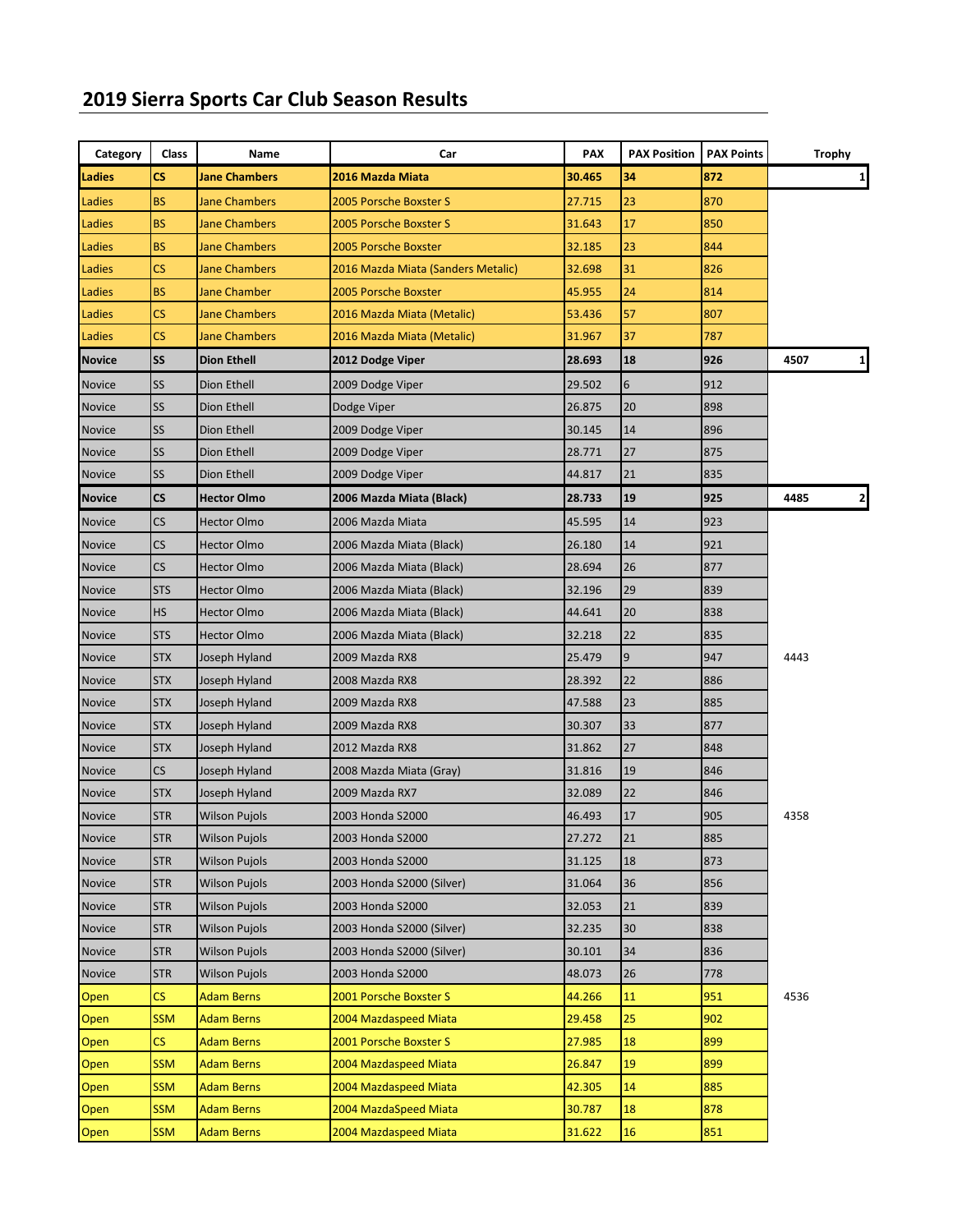| Open        | <b>STS</b> | <b>Gelenda Meyers</b>   | 2006 Mazda 3S (Blue)         | 29.383 | 30                      | 856  | 4395                 |
|-------------|------------|-------------------------|------------------------------|--------|-------------------------|------|----------------------|
| Open        | <b>HS</b>  | Glenda Meyers           | 2006 Mazda 3S                | 41.565 | 13                      | 900  |                      |
| Open        | <b>STS</b> | Glenda Meyers           | 2006 Mazda 3S                | 29.814 | 29                      | 891  |                      |
| Open        | <b>STS</b> | Glenda Meyers           | 2006 Mazda 3S                | 31.003 | 16                      | 876  |                      |
| Open        | <b>STS</b> | Glenda Meyers           | 2006 Mazda 3S                | 48.252 | 25                      | 872  |                      |
| Open        | <b>STS</b> | <b>Glenda Meyers</b>    | 2006 Mazda 3S                | 31.991 | 28                      | 844  |                      |
| Open        | <b>ASP</b> | <b>Jerry Hoffmann</b>   | 20016 Chevrolet Corvette ZO6 | 26.562 | 11                      | 947  | 4553                 |
| Open        | ASP        | <b>Jerry Hoffmann</b>   | 2016 Chevrolet Corvette Z06  | 29.185 | 5                       | 931  |                      |
| Open        | <b>SSM</b> | Jerry Hofmann           | Corvette (Red)               | 26.103 | 13                      | 924  |                      |
| Open        | <b>SSM</b> | Jerry Hoffmann          | 2016 Chevrolet Corvette ZO6  | 29.657 | 28                      | 896  |                      |
| Open        | <b>SSM</b> | Jerry Hoffmann          | 2016 Chevrolet Corvette      | 43.760 | 18                      | 855  |                      |
| Open        | <b>SSM</b> | Jerry Hoffmann          | 2016 Chevrolet Corvette      | 31.722 | 18                      | 848  |                      |
| Open        | <b>SSM</b> | Jerry Hofmann           | 2016 Chevrolet Corvette Z06  | 32.911 | 34                      | 821  |                      |
| <b>Open</b> | <b>SSM</b> | <b>John Burbano</b>     | 2004 Mazdaspeed Miata        | 27.780 | 12                      | 957  | $\mathbf{2}$<br>4574 |
| Open        | <b>SSM</b> | John Burbano            | 2004 Mazdaspeed Miata        | 40.996 | 12                      | 913  |                      |
| Open        | <b>SSM</b> | <b>John Burbano</b>     | 2004 Mazdaspeed Miata        | 26.610 | 17                      | 907  |                      |
| Open        | <b>SSM</b> | <b>John Burbano</b>     | 2004 MazdaSpeed Miata        | 29.940 | 11                      | 902  |                      |
| Open        | <b>SSM</b> | John Burbano            | 2004 Mazdaspeed Miata        | 30.055 | 9                       | 895  |                      |
| Open        | <b>HS</b>  | <b>Scott Meyers</b>     | <b>2006 Mazda 3S</b>         | 38.724 | 3                       | 966  | $\mathbf{1}$<br>4689 |
| Open        | <b>STS</b> | <b>Scott Meyers</b>     | 2006 Mazda 3S                | 27.915 | 13                      | 952  |                      |
| Open        | <b>STS</b> | <b>Scott Meyers</b>     | 2006 Mazda 3S                | 45.471 | 13                      | 926  |                      |
| Open        | <b>STS</b> | <b>Scott Meyers</b>     | 2006 Mazda 3S                | 29.378 | 6                       | 925  |                      |
| Open        | <b>STS</b> | <b>Scott Meyers</b>     | 2006 Mazda 3S (Blue)         | 46.887 | 32                      | 920  |                      |
| Open        | <b>STS</b> | <b>Scott Meyers</b>     | 2006 Mazda 3S                | 29.374 | 8                       | 920  |                      |
| Open        | <b>STS</b> | <b>Scott Meyers</b>     | 2006 Mazda 3S (Blue)         | 27.530 | 16                      | 914  |                      |
| Open        | <b>DS</b>  | <b>Vincent Barrett</b>  | 2000 Mazda Miata (Silver)    | 40.205 | 10                      | 931  | 4395                 |
| Open        | <b>DS</b>  | <b>Vincent Barrett</b>  | 2000 Mazda Miata (Silver)    | 31.358 | 21                      | 862  |                      |
| Open        | <b>DSP</b> | <b>Vincent Barrett</b>  | 2000 Mazda Miata (Silver)    | 31.251 | 37                      | 850  |                      |
| Open        | <b>ESP</b> | <b>Vincent Barrett</b>  | 2000 Mazda Miata (Silver)    | 31.183 | 36                      | 807  |                      |
| Open        | <b>DS</b>  | <b>Vincent Barrett</b>  | 2000 Mazda Miata (Silver)    | 28.478 | 5                       | 945  |                      |
| PAX         |            | <b>CAM-S</b> David Rock | 2001 Chevrolet Corvette      | 26.907 | $\overline{\mathbf{1}}$ | 1000 | 4949                 |
| <b>PAX</b>  | CAM-S      | David Rock              | 2001 Chevrolete Corvette Z06 | 27.162 | $\mathbf{1}$            | 1000 |                      |
| PAX         | CAM-S      | David Rock              | 2001 Chevrolet Corvette      | 25.189 | $\overline{2}$          | 999  |                      |
| PAX         | <b>CSP</b> | <b>David Rock</b>       | 2001 Toyota MR Spyder        | 42.803 | 5                       | 983  |                      |
| <b>PAX</b>  | <b>CSP</b> | <b>David Rock</b>       | 2001 Toyota MR2 Spyder       | 27.490 | 9                       | 967  |                      |
| <b>PAX</b>  | CAM-S      | David Rock              | 2001 Chevrolette/Z06         | 44.915 | 13                      | 960  |                      |
| <b>PAX</b>  | <b>STR</b> | Doug McBride            | 2006 Mazda Miata (Silver)    | 27.573 | 10                      | 964  | 4763                 |
| <b>PAX</b>  | <b>STR</b> | Doug McBride            | 2006 Mazda Miata (Silver)    | 25.054 | 6                       | 963  |                      |
| <b>PAX</b>  | STR        | Doug McBride            | 2006 Mazda Miata (Silver)    | 39.244 | 8                       | 954  |                      |
| <b>PAX</b>  | CS         | Doug McBride            | 2008 Mazda Miata (Silver)    | 44.243 | 10                      | 951  |                      |
| <b>PAX</b>  | <b>STR</b> | Doug McBride            | 2006 Mazda Miata (Silver)    | 29.010 | 4                       | 931  |                      |
| PAX         | CS         | Doug McBride            | 2008 Mazda Miata (Silver)    | 29.832 | 9                       | 910  |                      |
| <b>PAX</b>  | CS         | Doug McBride            | 2008 Mazda Miata (Silver)    | 27.809 | 17                      | 905  |                      |
| <b>PAX</b>  | <b>STR</b> | <b>Eric Pitts</b>       | 2004 Honda S2000             | 42.942 | $\overline{7}$          | 980  | 4703                 |
| <b>PAX</b>  | <b>STR</b> | <b>Eric Pitts</b>       | 2004 Honda S2000             | 27.327 | 6                       | 973  |                      |
| PAX         | STR        | <b>Eric Pitts</b>       | 2004 Honda S2000 (Grey)      | 27.025 | 15                      | 931  |                      |
|             |            |                         |                              |        |                         |      |                      |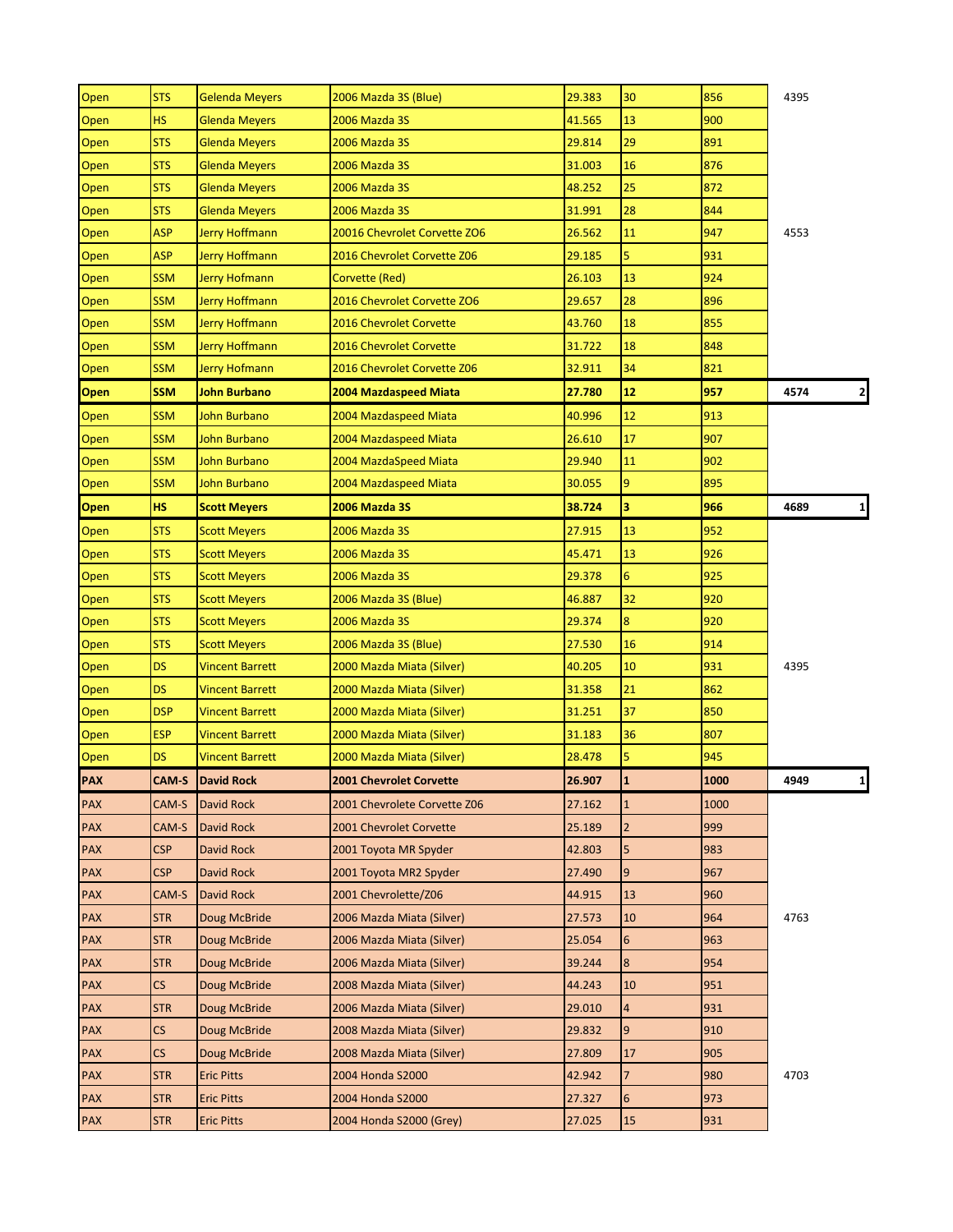| PAX                                      | <b>STR</b>                            | <b>Eric Pitts</b>                            | 2004 Honda S2000 (Gray)                                       | 29.106           | 6                    | 928        |                      |
|------------------------------------------|---------------------------------------|----------------------------------------------|---------------------------------------------------------------|------------------|----------------------|------------|----------------------|
| <b>PAX</b>                               | <b>STR</b>                            | <b>Eric Pitts</b>                            | 2004 Honda/S2000                                              | 48.384           | 41                   | 891        |                      |
| <b>PAX</b>                               | <b>STU</b>                            | John Lawson                                  | 2015 Nissan 370Z Nismo                                        | 26.578           | 1                    | 1000       | $\mathbf{z}$<br>4926 |
| <b>PAX</b>                               | STU                                   | John Lawson                                  | 2015 Nissan 370Z Nismo                                        | 42.322           | $\overline{2}$       | 995        |                      |
| <b>PAX</b>                               | <b>STU</b>                            | John Lawson                                  | 2015 Nissan 370 Z Nismo                                       | 25.560           | 5                    | 984        |                      |
| <b>PAX</b>                               | <b>STU</b>                            | John Lawson                                  | 2015 Nissan 370Z Nismo                                        | 27.694           | $\overline{2}$       | 981        |                      |
| <b>PAX</b>                               | STU                                   | John Lawson                                  | 2015 Nissan 370Z Nismo                                        | 38.753           | 4                    | 966        |                      |
| <b>PAX</b>                               | <b>STU</b>                            | John Lawson                                  | 2015 Nissan 370Z Nismo                                        | 25.038           | 5                    | 963        |                      |
| <b>PAX</b>                               | <b>STU</b>                            | John Lawson                                  | 2015 Nissan 370Z Nismo                                        | 28.142           | $\overline{2}$       | 960        |                      |
| <b>PAX</b>                               | <b>STU</b>                            | John Lawson                                  | 2015 Nissan 370Z Nismo                                        | 28.257           | 3                    | 952        |                      |
| <b>PAX</b>                               | CAM-S                                 | <b>Kerry Gonzales</b>                        | 2001 Chevrolet Corvette                                       | 25.794           | 6                    | 976        | 4794                 |
| <b>PAX</b>                               | <b>CSP</b>                            | <b>Kerry Gonzales</b>                        | 2002 Toyota MR Spyder                                         | 43.257           | 8                    | 973        |                      |
| <b>PAX</b>                               | <b>CSP</b>                            | <b>Kerry Gonzales</b>                        | 2002 Toyota MR2 Spyder                                        | 27.573           | 11                   | 964        |                      |
| <b>PAX</b>                               | CAM-S                                 | <b>Kerry Gonzales</b>                        | 2001 Chevrolet Corvette Z06                                   | 28.368           | 4                    | 948        |                      |
| <b>PAX</b>                               | CAM-S                                 | <b>Kerry Gonzales</b>                        | 2001 Chevrolet/Corvette Z06                                   | 46.224           | 25                   | 933        |                      |
| <b>PAX</b>                               | <b>SSP</b>                            | <b>Kerry Gonzales</b>                        | 2015 Alfa Romeo 4C                                            | 29.010           | 5                    | 931        |                      |
| <b>PAX</b>                               | CAM-S                                 | <b>Kerry Gonzales</b>                        | 2001 Chevrolete Corvette Z06                                  | 31.013           | 17                   | 876        |                      |
| <b>PAX</b>                               | ES.                                   | <b>Sean Barrett</b>                          | 1996 Mazda Miata (Blurple)                                    | 44.140           | 9                    | 954        | 4523                 |
| <b>PAX</b>                               | ES.                                   | Sean Barrett                                 | 1996 Mazda Miata (Blurple)                                    | 25.575           | 11                   | 943        |                      |
| <b>PAX</b>                               | <b>STS</b>                            | Sean Barrett                                 | 1996 Mazda Miata (Blurple)                                    | 31.285           | 19                   | 868        |                      |
| <b>PAX</b>                               | <b>CSP</b>                            | Sean Barrett                                 | 2017 Ford Fiesta ST                                           | 43.362           | 17                   | 863        |                      |
| <b>PAX</b>                               | <b>SMF</b>                            | <b>Sean Barrett</b>                          | 2017 Ford Fiesta ST                                           | 30.059           | 10                   | 895        |                      |
| <b>Street Tire</b>                       | CAM-C                                 | <b>Brent Johnson</b>                         | 2016 Ford Shelby GT350                                        | 42.095           | $\mathbf{1}$         | 1000       | 4684<br>4            |
|                                          |                                       |                                              |                                                               |                  |                      |            |                      |
|                                          |                                       |                                              |                                                               |                  |                      |            |                      |
| <b>Street Tire</b>                       | CAM-C<br>AS                           | <b>Brent Johnson</b><br><b>Brent Johnson</b> | 2016 Ford Shelby GT350 (Red)                                  | 26.355<br>40.914 | 10<br>11             | 955<br>915 |                      |
| <b>Street Tire</b><br><b>Street Tire</b> | <b>BS</b>                             | <b>Brent Johnson</b>                         | 2016 Shelby Mustang                                           | 47.321           | 36                   | 911        |                      |
| <b>Street Tire</b>                       | CAM-C                                 | <b>Brent Johnson</b>                         | 2016 Ford Mustang Shelby GT350 (Red)                          | 30.095           | 10                   | 903        |                      |
| <b>Street Tire</b>                       | <b>BS</b>                             | <b>Brent Johnson</b>                         | 2016 Ford Shelby GT350<br>2016 Ford Shelby GT350              | 29.823           | 8                    | 902        |                      |
| <b>Street Tire</b>                       | <b>BS</b>                             | <b>Brent Johnson</b>                         |                                                               | 29.491           | 26                   | 901        |                      |
|                                          | <b>BS</b>                             | <b>Brent Johnson</b>                         | 2016 Ford Shelby GT350                                        | 30.027           | 12                   | 900        |                      |
| <b>Street Tire</b>                       |                                       |                                              | 2016 Ford Mustang Shelby GT350 (Red)                          |                  |                      |            |                      |
| Street Tire                              | $\mathsf{CS}\phantom{.}$<br>CS.       | David Pressler<br>David Pressler             | 2007 Mazda Miata (Blue Mica)<br>2007 Mazda Miata (Dark Blue)  | 25.569<br>29.410 | 10<br>$\overline{7}$ | 943<br>924 | 4574                 |
| <b>Street Tire</b>                       |                                       | David Pressler                               | 2007 Mazda Miata                                              | 45.651           | 15                   | 922        |                      |
| <b>Street Tire</b>                       | <b>CS</b><br>$\mathsf{CS}\phantom{.}$ | David Pressler                               | 2007 Mazda Miata (Dark Blue)                                  | 28.088           | 19                   | 896        |                      |
| <b>Street Tire</b>                       | $\mathsf{CS}\phantom{0}$              | David Pressler                               | 2007 Mazda Miata (Blue)                                       | 29.889           | 31                   | 889        |                      |
| <b>Street Tire</b>                       |                                       |                                              |                                                               |                  |                      |            |                      |
| <b>Street Tire</b>                       | <b>CSP</b><br>CSP                     | David Pressler<br>David Pressler             | 2007 Mazda Miata (Blue)<br>2007 Mazda Miata (Blue)            | 33.104<br>49.280 | 36<br>43             | 816<br>875 |                      |
| <b>Street Tire</b>                       |                                       |                                              |                                                               |                  |                      |            |                      |
| <b>Street Tire</b>                       | $\mathsf{CSP}$                        | David Pressler                               | 2007 Mazda Miata (Dark Blue)                                  | 45.863           | 23                   | 816        |                      |
| <b>Street Tire</b>                       | $\mathsf{CSP}$                        | David Pressler                               | 2007 Mazda Miata (Blue)                                       | 33.429           | 25                   | 805        |                      |
| <b>Street Tire</b>                       | CS                                    | Don Hyland                                   | 2019 Mazda Miata (Blue)                                       | 24.663           | 3                    | 978        | 4530                 |
| <b>Street Tire</b>                       | FS                                    | Don Hyland                                   | 2013 Ford Mustang Boss                                        | 29.229           | 24                   | 909        |                      |
| <b>Street Tire</b>                       | $\mathsf{CS}\phantom{0}$              | Don Hyland                                   | 2019 Mazda Miata (Blue)                                       | 28.391           | 21                   | 886        |                      |
| <b>Street Tire</b>                       | $\mathsf{CS}\phantom{.}$              | Don Hyland                                   | 2019 Mazda Miata (Blue)                                       | 30.895           | 15                   | 879        |                      |
| <b>Street Tire</b>                       | FS                                    | Don Hyland                                   | 2013 Ford Mustang (White)                                     | 30.777           | 17                   | 878        |                      |
| <b>Street Tire</b><br><b>Street Tire</b> | AS<br>AS                              | <b>Evan Driscoll</b><br><b>Evan Driscoll</b> | 2002 Chevrolet corvette (Blue)<br>2002 Chevrolet Corvette ZO6 | 26.930<br>29.160 | 13<br>23             | 934<br>911 | 4453                 |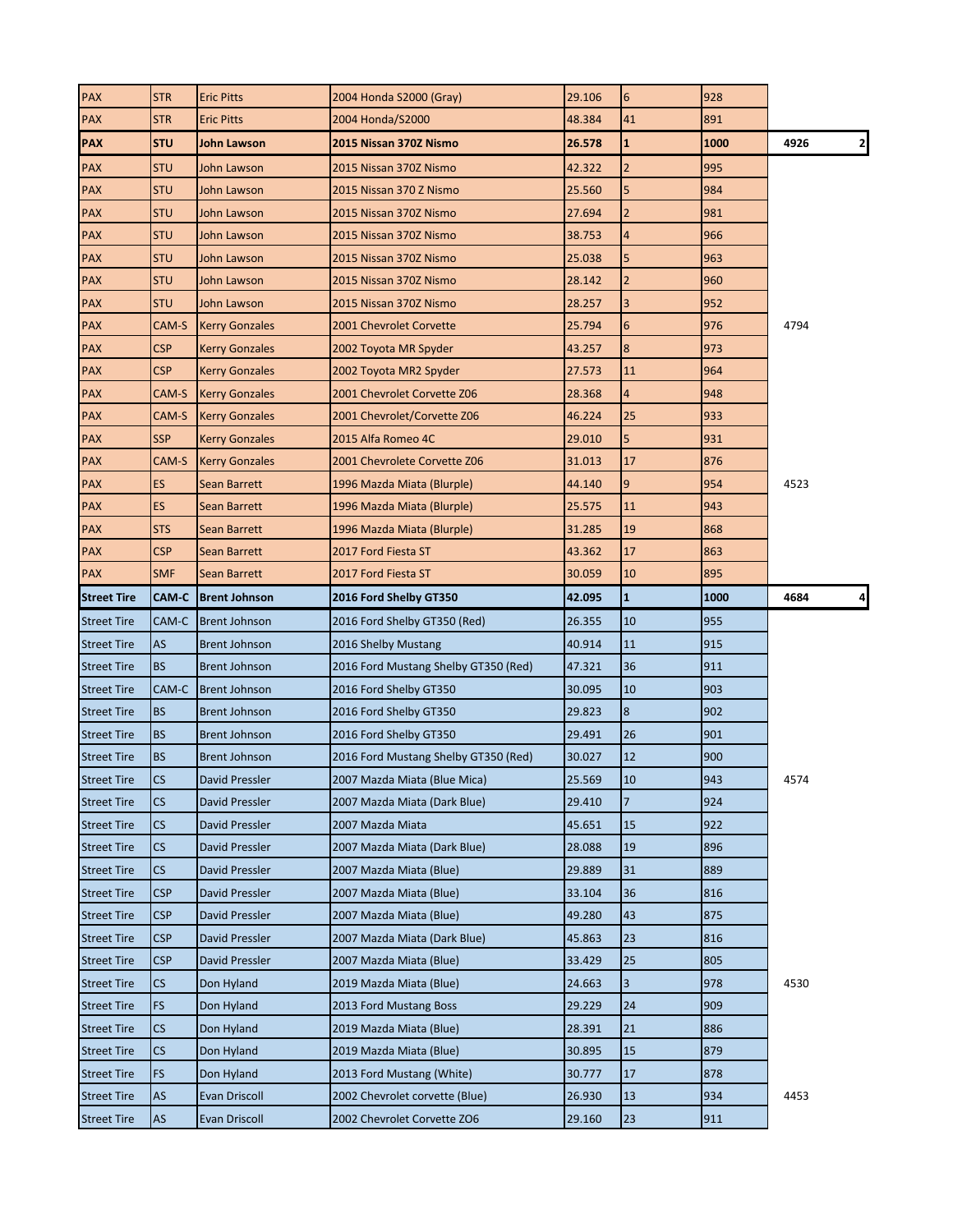| <b>Street Tire</b> | <b>SSM</b>               | <b>Evan Driscoll</b>      | 2002 Corvette (Blue)               | 26.744 | 18                      | 902  |                      |
|--------------------|--------------------------|---------------------------|------------------------------------|--------|-------------------------|------|----------------------|
| <b>Street Tire</b> | <b>BS</b>                | Evan Driscoll             | 2002 Chevrolet Corvette            | 43.193 | 16                      | 866  |                      |
| <b>Street Tire</b> | AS                       | Evan Driscoll             | 2002 Chevrolet Corvette ZO6        | 32.030 | 20                      | 840  |                      |
| <b>Street Tire</b> | <b>SSM</b>               | <b>Evan Driscoll</b>      | 2002 Chevrolet Corvette            | 32.845 | 33                      | 823  |                      |
| <b>Street Tire</b> | <b>BS</b>                | <b>Gene Sanders</b>       | 2005 Porsche Boxster S             | 24.123 | $\mathbf{1}$            | 1000 | 4960<br>$\mathbf{1}$ |
| <b>Street Tire</b> | CS                       | Gene Sanders              | 2016 Mazda Miata (Sanders Silver)  | 26.579 | $\overline{2}$          | 999  |                      |
| <b>Street Tire</b> | <b>BS</b>                | Gene Sanders              | 2005 Porsche Boxster S             | 27.754 | 2                       | 969  |                      |
| <b>Street Tire</b> | <b>BS</b>                | Gene Sanders              | 2005 Porsche Boxster               | 38.660 | $\overline{2}$          | 968  |                      |
| <b>Street Tire</b> | $\mathsf{CS}\phantom{0}$ | Gene Sanders              | 2016 Mazda Miata (Metalic)         | 26.148 | 9                       | 962  |                      |
| <b>Street Tire</b> | <b>BS</b>                | <b>Gene Sanders</b>       | 2005 Porsche Boxster S             | 28.509 | 4                       | 953  |                      |
| <b>Street Tire</b> | $\mathsf{CS}\phantom{0}$ | Gene Sanders              | 2016 Mazda Miata (Sanders Metalic) | 46.481 | 29                      | 928  |                      |
| <b>Street Tire</b> | CS                       | Gene Sanders              | 2016 Mazda Miata (Sanders Metalic) | 29.215 | 7                       | 925  |                      |
| <b>Street Tire</b> | $\mathsf{CS}\phantom{0}$ | Janet Forbes              | 2006 Mazda Miata (Copper / Red)    | 31.565 | 21                      | 861  | 4238                 |
| <b>Street Tire</b> | CS                       | Janet Forbes              | 2006 Mazda Miata (Copper/Red)      | 28.331 | 25                      | 851  |                      |
| <b>Street Tire</b> | CS                       | Janet Forbes              | 2006 Mazda Miata (Copper/Red)      | 49.662 | 26                      | 848  |                      |
| <b>Street Tire</b> | $\mathsf{CS}\phantom{0}$ | Janet Forbes              | 2006 Mazda Miata (Red)             | 29.975 | 33                      | 839  |                      |
| <b>Street Tire</b> | CS                       | Janet Forbes              | 2006 Mazda Miata (Red)             | 44.620 | 19                      | 839  |                      |
| <b>Street Tire</b> | $\mathsf{CS}\phantom{0}$ | Janet Forbes              | 2006 Mazda Miata (Copper)          | 32.808 | 32                      | 823  |                      |
| <b>Street Tire</b> | CS                       | Janet Forbes              | 2006 Mazda Miata (Copper)          | 32.732 | 24                      | 822  |                      |
| <b>Street Tire</b> | SS                       | <b>Michael Whitehouse</b> | 2012 Porsche Cayman R              | 26.850 | 5                       | 990  |                      |
| <b>Street Tire</b> | <b>SS</b>                | <b>Michael Whitehouse</b> | 2012 Porsche Cayman R              | 42.781 | 3                       | 984  | 4884<br>2            |
| <b>Street Tire</b> | <b>SS</b>                | Michael Whitehouse        | 2012 Porsche Cayman R              | 24.594 | $\overline{2}$          | 981  |                      |
| <b>Street Tire</b> | <b>SS</b>                | Michael Whitehouse        | 2012 Porsche Cayman R              | 28.155 | 3                       | 965  |                      |
| <b>Street Tire</b> | SS                       | Michael Whitehouse        | 2012 Porsche Cayman R              | 26.100 | 8                       | 964  |                      |
| <b>Street Tire</b> | SS                       | Michael Whitehouse        | 2012 Porsche Cayman R              | 38.837 | 5                       | 963  |                      |
| <b>Street Tire</b> | SS                       | Michael Whitehouse        | 2012 Porsche Cayman R              | 28.375 | 3                       | 952  |                      |
| <b>Street Tire</b> | <b>BS</b>                | <b>Randy Schultz</b>      | 2015 Nissan 370Z                   | 25.993 | 12                      | 928  | 4438                 |
| <b>Street Tire</b> | <b>BS</b>                | <b>Randy Schultz</b>      | 2015 Nissan 370Z                   | 45.978 | 16                      | 916  |                      |
| <b>Street Tire</b> | <b>BS</b>                | <b>Randy Schultz</b>      | 2015 Nissan 370Z                   | 31.309 | 20                      | 868  |                      |
| <b>Street Tire</b> | <b>BS</b>                | Randy Schultz             | 2015 Nissan 370 Z                  | 29.044 | 28                      | 866  |                      |
| <b>Street Tire</b> | <b>BS</b>                | <b>Randy Schultz</b>      | 2015 Nissan 370Z                   | 31.410 | 22                      | 860  |                      |
| <b>Street Tire</b> | <b>BS</b>                | <b>Randy Schultz</b>      | 2015 Nissan 370Z                   | 31.341 | 14                      | 859  |                      |
| <b>Street Tire</b> | <b>BS</b>                | <b>Randy Schultz</b>      | 2015 Nissan 370Z                   | 31.004 | 35                      | 857  |                      |
| <b>Street Tire</b> | $\mathsf{CS}\phantom{0}$ | <b>Ted Berns</b>          | 2001 Porsche Boxster S             | 28.490 | 16                      | 933  | 4554                 |
| <b>Street Tire</b> | CS.                      | <b>Ted Berns</b>          | 2001 Porsche Boxster S             | 26.182 | 15                      | 921  |                      |
| <b>Street Tire</b> | CS                       | <b>Ted Berns</b>          | 2001 Porsche Boxster S             | 29.529 | 8                       | 920  |                      |
| <b>Street Tire</b> | CS                       | <b>Ted Berns</b>          | 2001 Porsche Boxster S             | 47.064 | 22                      | 894  |                      |
| <b>Street Tire</b> | CS                       | <b>Ted Berns</b>          | 2001 Porsche Boxster S             | 28.410 | 23                      | 886  |                      |
| <b>Street Tire</b> | CS                       | <b>Ted Berns</b>          | 2001 Porsche Boxster S             | 42.458 | 15                      | 881  |                      |
| <b>Street Tire</b> | CS                       | Ted Berns                 | 2001 Porsche Boxster S             | 30.668 | 12                      | 877  |                      |
| <b>Street Tire</b> | <b>STR</b>               | <b>Terry Hyland</b>       | 2006 Mazda Miata (Silver)          | 42.794 | $\overline{\mathbf{a}}$ | 984  | 4753<br>3            |
| <b>Street Tire</b> | <b>STR</b>               | <b>Terry Hyland</b>       | 2006 Mazda Miata (Silver)          | 24.869 | 4                       | 970  |                      |
| <b>Street Tire</b> | CS                       | Terry Hyland              | 2008 Mazda Miata (Gray)            | 28.163 | 14                      | 944  |                      |
| <b>Street Tire</b> | <b>STR</b>               | Terry Hyland              | 2006 Mazda Miata (Silver)          | 26.738 | 12                      | 941  |                      |
| <b>Street Tire</b> | CS                       | <b>Terry Hyland</b>       | 2008 Mazda Miata                   | 29.559 | 9                       | 914  |                      |
| <b>Street Tire</b> | <b>STX</b>               | Terry Hyland              | 2009 Mazda RX8                     | 29.506 | 7                       | 912  |                      |